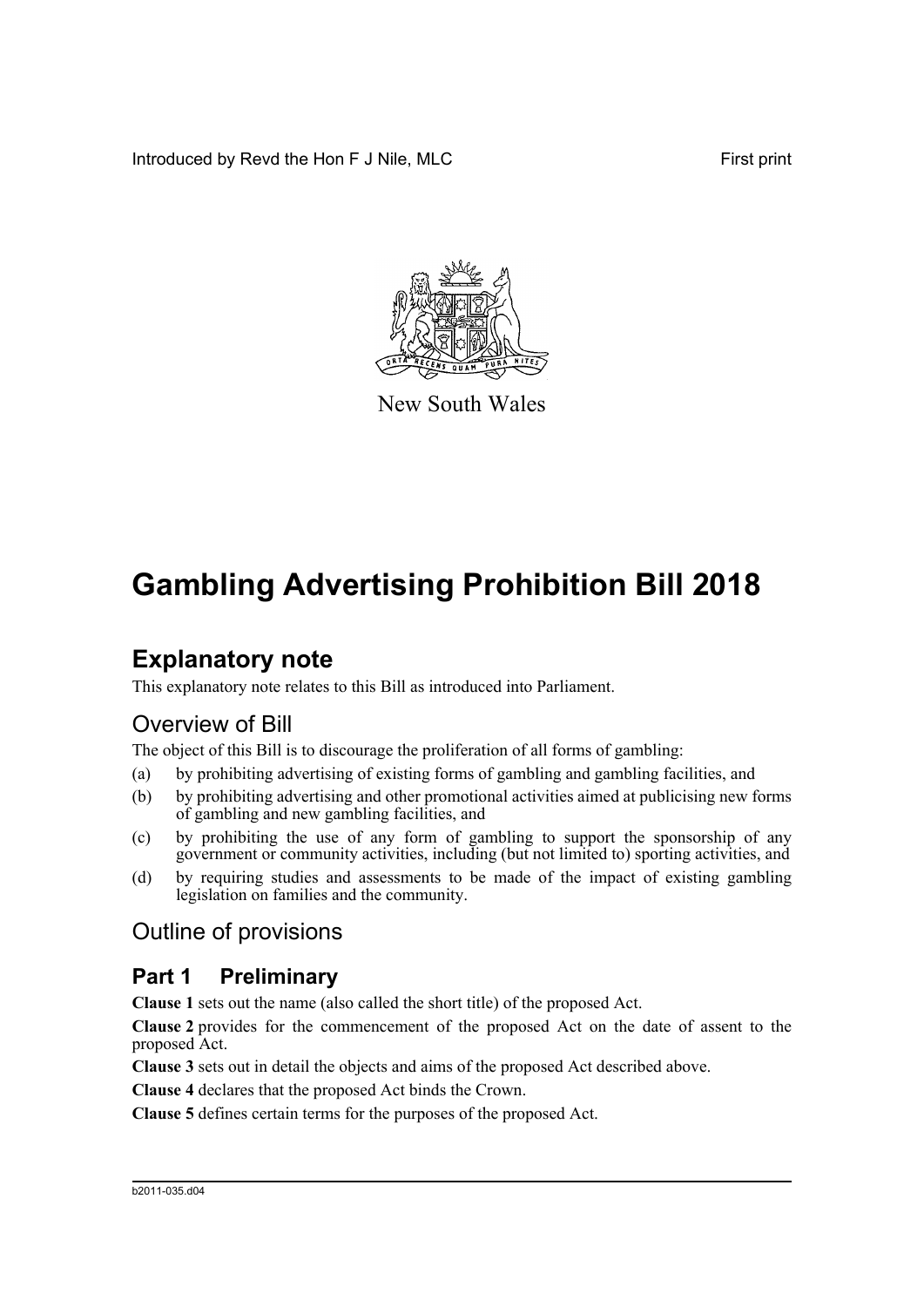## **Part 2 Prohibitions on gambling promotion**

**Clause 6** prohibits the display of gambling advertisements that can be seen or heard from a public place, the broadcasting or transmission of gambling advertisements and the distribution of objects that constitute or contain a gambling advertisement, except in certain circumstances.

**Clause 7** requires the odds of winning to be displayed if a gambling advertisement is displayed at a gambling facility (such as a casino) or at a place where gambling facilities are made available if any gambling advertisement is displayed there.

**Clause 8** prohibits the giving of benefits under sponsorships promoting gambling.

**Clause 9** prohibits the giving of free samples or the providing of free services for the purpose of promoting gambling.

**Clause 10** prohibits a person from promoting gambling in return for a sponsorship.

**Clause 11** prohibits the owner or manager of, or a person who is employed at, a gambling facility from requesting others to engage in gambling.

**Clause 12** allows the Minister to grant exemptions from the prohibitions created by proposed sections 6 and 10.

**Clause 13** provides for the removal of advertisements promoting gambling if they are displayed illegally.

**Clause 14** authorises persons prescribed by the regulations made under the proposed Act to enter premises (other than dwellings) to remove advertisements promoting gambling under the power conferred by proposed section 13.

## **Part 3 Miscellaneous**

**Clause 15** sets maximum penalties for offences against the proposed Act.

**Clause 16** requires proceedings for any such offence to be brought in the Local Court.

**Clause 17** provides that directors and managers of a body corporate (such as a company) will generally be liable for offences committed by the body corporate.

**Clause 18** declares that anything done or omitted to be done by a person in compliance with a mandatory requirement made by the proposed Act will not make the person liable for actions at law or in equity.

**Clause 19** enables the Governor to make regulations for the purposes of the proposed Act.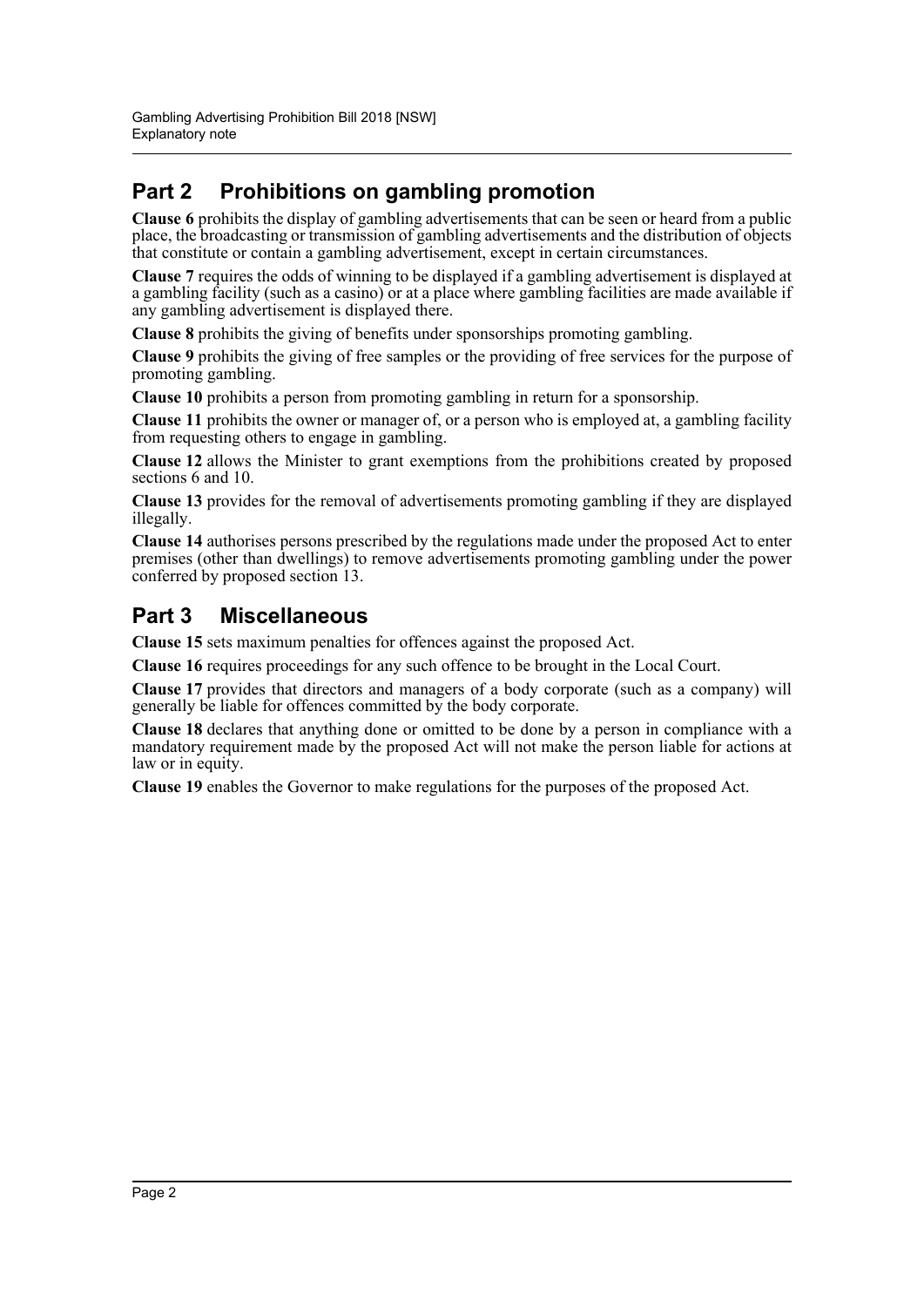Introduced by Revd the Hon F J Nile, MLC First print



New South Wales

# **Gambling Advertising Prohibition Bill 2018**

## **Contents**

|        |                                           |                                                       | Page           |  |  |
|--------|-------------------------------------------|-------------------------------------------------------|----------------|--|--|
| Part 1 | <b>Preliminary</b>                        |                                                       |                |  |  |
|        | 1                                         | Name of Act                                           | 2              |  |  |
|        | $\overline{2}$                            | Commencement                                          | $\overline{c}$ |  |  |
|        | 3                                         | Objects                                               | $\overline{c}$ |  |  |
|        | 4                                         | Act to bind Crown                                     | $\overline{c}$ |  |  |
|        | 5                                         | Definitions                                           | $\overline{2}$ |  |  |
| Part 2 | <b>Prohibitions on gambling promotion</b> |                                                       |                |  |  |
|        | 6                                         | Prohibition of gambling advertisements                | 4              |  |  |
|        | 7                                         | Gambling odds to be displayed                         | 4              |  |  |
|        | 8                                         | Competitions promoting gambling                       | 5              |  |  |
|        | 9                                         | Free samples or services                              | $\mathbf 5$    |  |  |
|        | 10                                        | Sponsorship promoting gambling or gambling facilities | 5              |  |  |
|        | 11                                        | Inducement to gamble prohibited                       | 6              |  |  |
|        | 12                                        | Exemptions                                            | 6              |  |  |
|        | 13 <sup>2</sup>                           | Removal of certain advertisements                     | 6              |  |  |
|        | 14                                        | Power of entry                                        | 6              |  |  |
| Part 3 | <b>Miscellaneous</b>                      |                                                       |                |  |  |
|        | 15                                        | Penalties                                             | 8              |  |  |
|        | 16                                        | Proceedings for offences                              | 8              |  |  |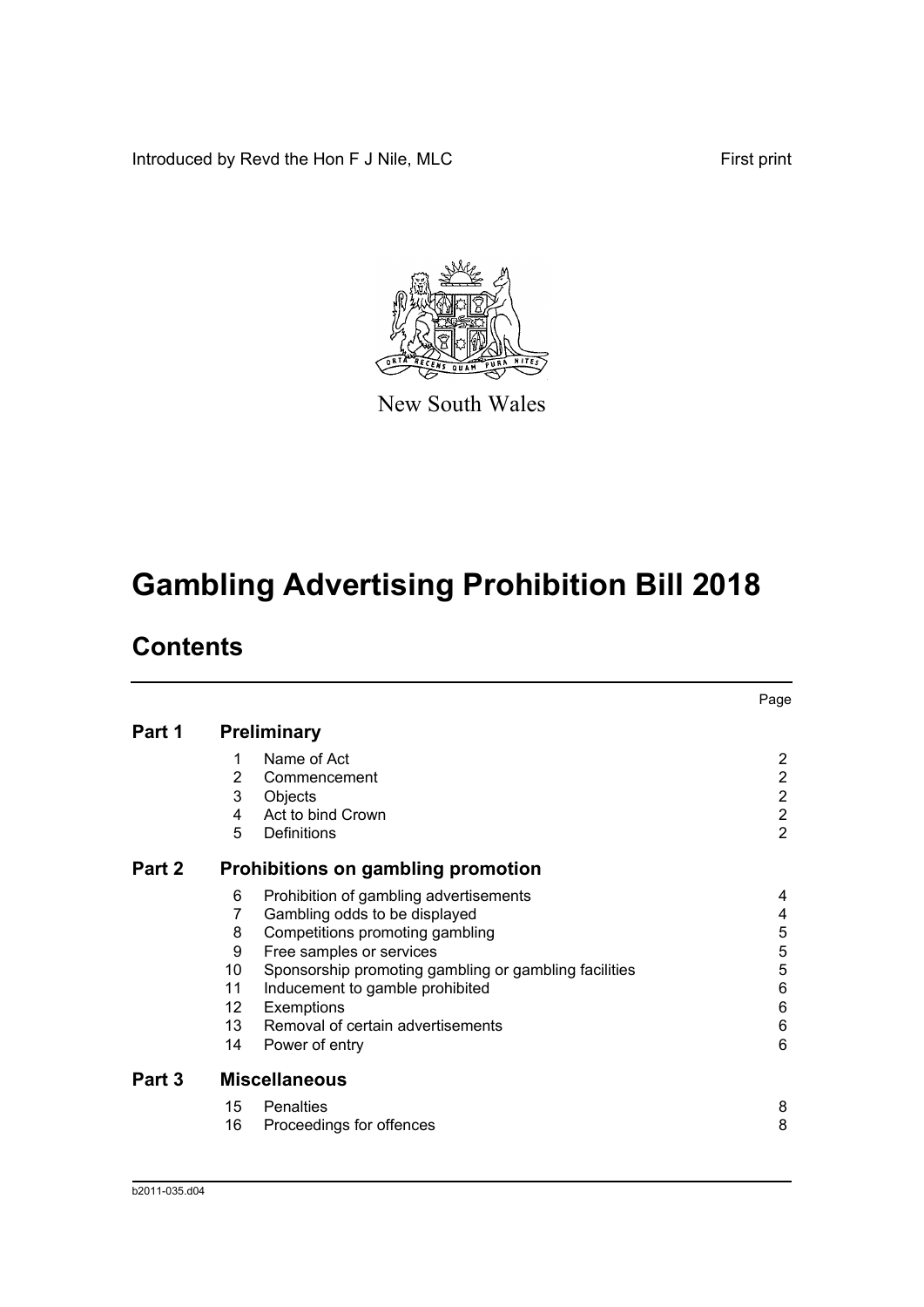|    | Liability of directors and managers of corporations |  |
|----|-----------------------------------------------------|--|
|    | Certain civil proceedings barred                    |  |
| 19 | Regulations                                         |  |
|    |                                                     |  |

Page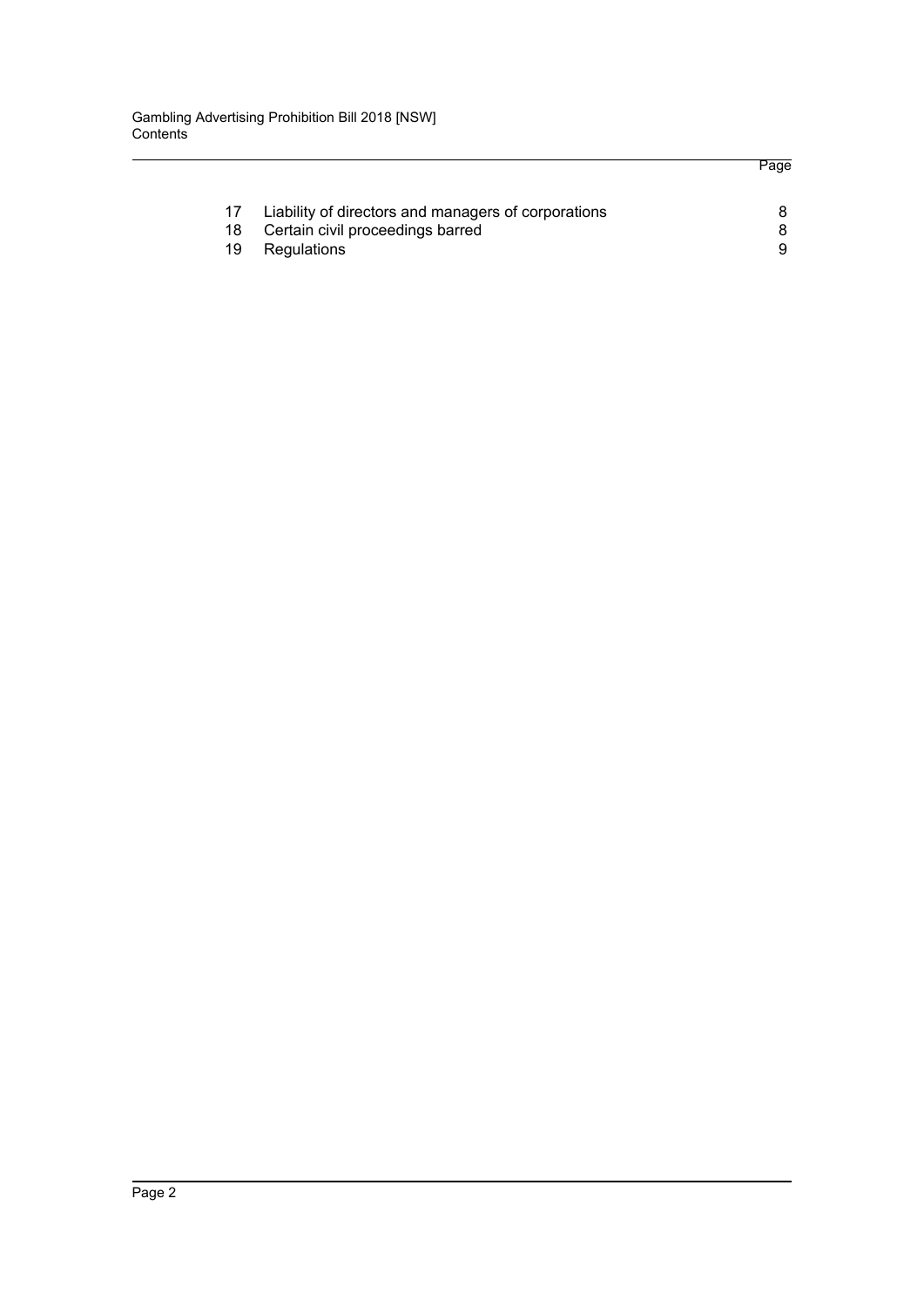

New South Wales

# **Gambling Advertising Prohibition Bill 2018**

No , 2018

### **A Bill for**

An Act to prohibit the advertising of gambling and related trade marks, brand names and logos; and for other purposes.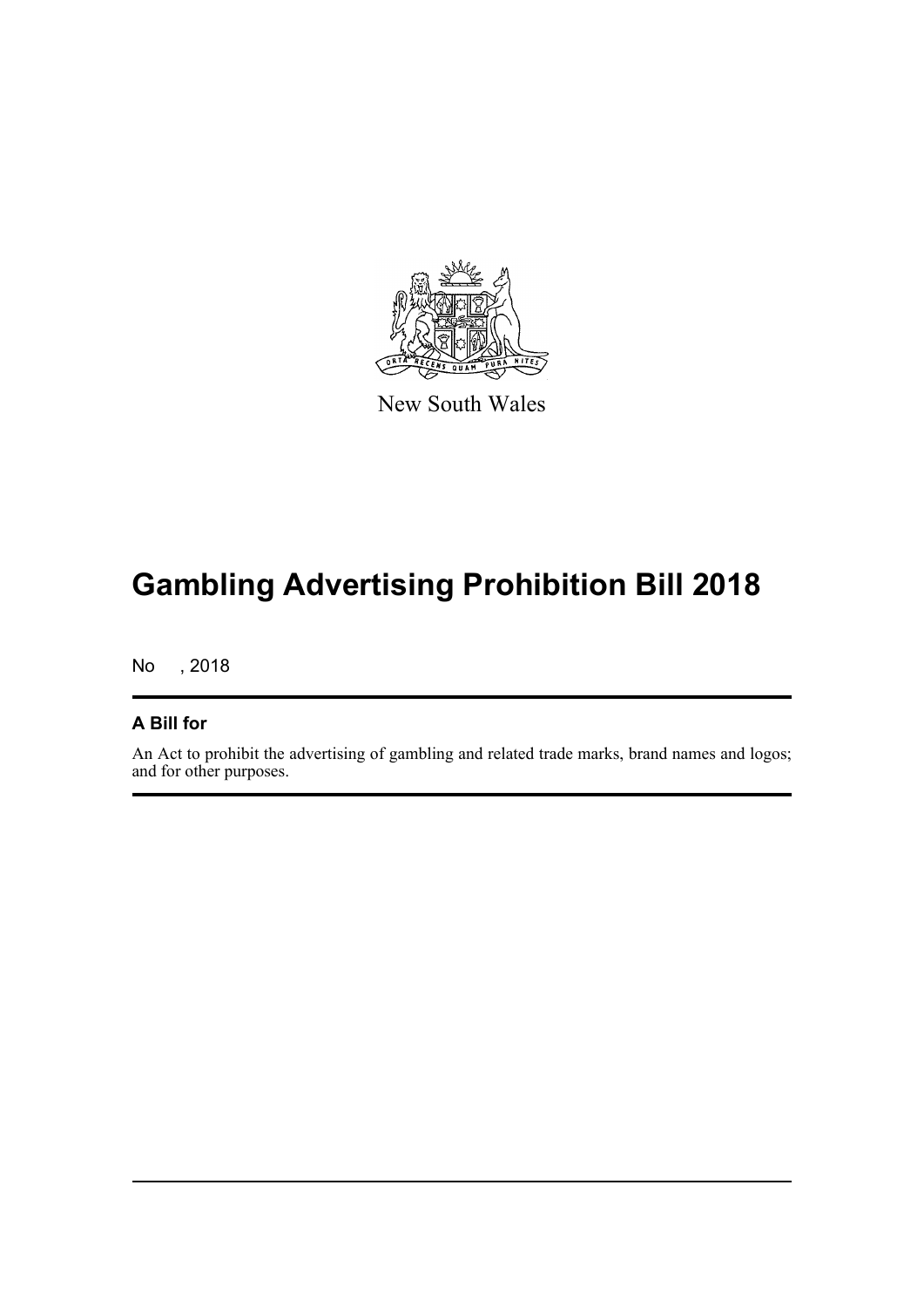<span id="page-5-5"></span><span id="page-5-4"></span><span id="page-5-3"></span><span id="page-5-2"></span><span id="page-5-1"></span><span id="page-5-0"></span>

| The Legislature of New South Wales enacts: |                                                                                                                                                                                         |                              |                          |                                                                                                                                                                                                                                                                                                                                                                                                                                     |                            |  |  |  |
|--------------------------------------------|-----------------------------------------------------------------------------------------------------------------------------------------------------------------------------------------|------------------------------|--------------------------|-------------------------------------------------------------------------------------------------------------------------------------------------------------------------------------------------------------------------------------------------------------------------------------------------------------------------------------------------------------------------------------------------------------------------------------|----------------------------|--|--|--|
| Part 1                                     |                                                                                                                                                                                         |                              | <b>Preliminary</b>       |                                                                                                                                                                                                                                                                                                                                                                                                                                     | 2                          |  |  |  |
| 1                                          | <b>Name of Act</b>                                                                                                                                                                      |                              |                          |                                                                                                                                                                                                                                                                                                                                                                                                                                     | 3                          |  |  |  |
|                                            |                                                                                                                                                                                         |                              |                          | This Act is the Gambling Advertising Prohibition Act 2018.                                                                                                                                                                                                                                                                                                                                                                          | 4                          |  |  |  |
| $\mathbf 2$                                |                                                                                                                                                                                         |                              | Commencement             |                                                                                                                                                                                                                                                                                                                                                                                                                                     | 5                          |  |  |  |
|                                            |                                                                                                                                                                                         |                              |                          | This Act commences on the date of assent to this Act.                                                                                                                                                                                                                                                                                                                                                                               | 6                          |  |  |  |
|                                            |                                                                                                                                                                                         |                              |                          |                                                                                                                                                                                                                                                                                                                                                                                                                                     |                            |  |  |  |
| 3                                          | <b>Objects</b>                                                                                                                                                                          |                              |                          |                                                                                                                                                                                                                                                                                                                                                                                                                                     |                            |  |  |  |
|                                            | (1)                                                                                                                                                                                     | The objects of this Act are: |                          |                                                                                                                                                                                                                                                                                                                                                                                                                                     |                            |  |  |  |
|                                            |                                                                                                                                                                                         | (a)                          |                          | to discourage gambling:                                                                                                                                                                                                                                                                                                                                                                                                             |                            |  |  |  |
|                                            |                                                                                                                                                                                         |                              | (i)                      | by persuading young people not to engage in gambling or the use of<br>gambling facilities, and                                                                                                                                                                                                                                                                                                                                      | 10<br>11                   |  |  |  |
|                                            |                                                                                                                                                                                         |                              | (ii)                     | by limiting the exposure of children and young people to persuasion to<br>gamble or use gambling facilities, and                                                                                                                                                                                                                                                                                                                    | 12<br>13                   |  |  |  |
|                                            |                                                                                                                                                                                         |                              | (iii)                    | by encouraging those who wish to limit or give up gambling, and                                                                                                                                                                                                                                                                                                                                                                     | 14                         |  |  |  |
|                                            |                                                                                                                                                                                         |                              | (iv)                     | by requiring the odds of winning to be displayed at gambling facilities<br>or where gambling facilities are available, and                                                                                                                                                                                                                                                                                                          | 15<br>16                   |  |  |  |
|                                            |                                                                                                                                                                                         |                              | (v)                      | by making it an offence to ask a person to participate in gambling, and                                                                                                                                                                                                                                                                                                                                                             | 17                         |  |  |  |
|                                            |                                                                                                                                                                                         | (b)                          |                          | to reduce the following undesirable consequences that result from gambling:                                                                                                                                                                                                                                                                                                                                                         | 18                         |  |  |  |
|                                            |                                                                                                                                                                                         |                              | (i)                      | addiction to gambling,                                                                                                                                                                                                                                                                                                                                                                                                              | 19                         |  |  |  |
|                                            |                                                                                                                                                                                         |                              | (ii)                     | psychoses,                                                                                                                                                                                                                                                                                                                                                                                                                          | 20                         |  |  |  |
|                                            |                                                                                                                                                                                         |                              | (iii)                    | domestic violence,                                                                                                                                                                                                                                                                                                                                                                                                                  | 21                         |  |  |  |
|                                            |                                                                                                                                                                                         |                              | (iv)                     | deaths and suicides,                                                                                                                                                                                                                                                                                                                                                                                                                | 22                         |  |  |  |
|                                            |                                                                                                                                                                                         |                              | (v)                      | financial ruin of families and businesses,                                                                                                                                                                                                                                                                                                                                                                                          | 23                         |  |  |  |
|                                            |                                                                                                                                                                                         |                              | $(v_i)$                  | neglect of children, especially at casinos,                                                                                                                                                                                                                                                                                                                                                                                         | 24                         |  |  |  |
|                                            |                                                                                                                                                                                         |                              | (vii)                    | white-collar crimes, such as embezzlement, and                                                                                                                                                                                                                                                                                                                                                                                      | 25                         |  |  |  |
|                                            |                                                                                                                                                                                         | (c)                          |                          | to reduce any other harmful impact of gambling on the home, on small<br>business and on industry generally.                                                                                                                                                                                                                                                                                                                         | 26<br>27                   |  |  |  |
|                                            | (2)                                                                                                                                                                                     |                              |                          | This Act also aims to increase public awareness of the problems associated with<br>gambling and, as a consequence, to promote increased government support for the<br>community and other services seeking to assist those adversely affected by gambling<br>provided by Gamblers Anon, the Salvation Army, Lifeline Australia Inc, the Sydney<br>City Mission, Wesley Mission and other like bodies prescribed by the regulations. | 28<br>29<br>30<br>31<br>32 |  |  |  |
| 4                                          |                                                                                                                                                                                         |                              | <b>Act to bind Crown</b> |                                                                                                                                                                                                                                                                                                                                                                                                                                     | 33                         |  |  |  |
|                                            | This Act binds the Crown in right of New South Wales and, in so far as the legislative<br>power of the Parliament of New South Wales permits, the Crown in all its other<br>capacities. |                              |                          |                                                                                                                                                                                                                                                                                                                                                                                                                                     |                            |  |  |  |
| 5                                          | <b>Definitions</b>                                                                                                                                                                      |                              |                          |                                                                                                                                                                                                                                                                                                                                                                                                                                     |                            |  |  |  |
|                                            | In this Act:<br>(1)                                                                                                                                                                     |                              |                          |                                                                                                                                                                                                                                                                                                                                                                                                                                     |                            |  |  |  |
|                                            |                                                                                                                                                                                         |                              | the regulations.         | <b><i>authorised officer</i></b> means a person prescribed, or of a class of persons prescribed, by                                                                                                                                                                                                                                                                                                                                 | 38<br>39<br>40             |  |  |  |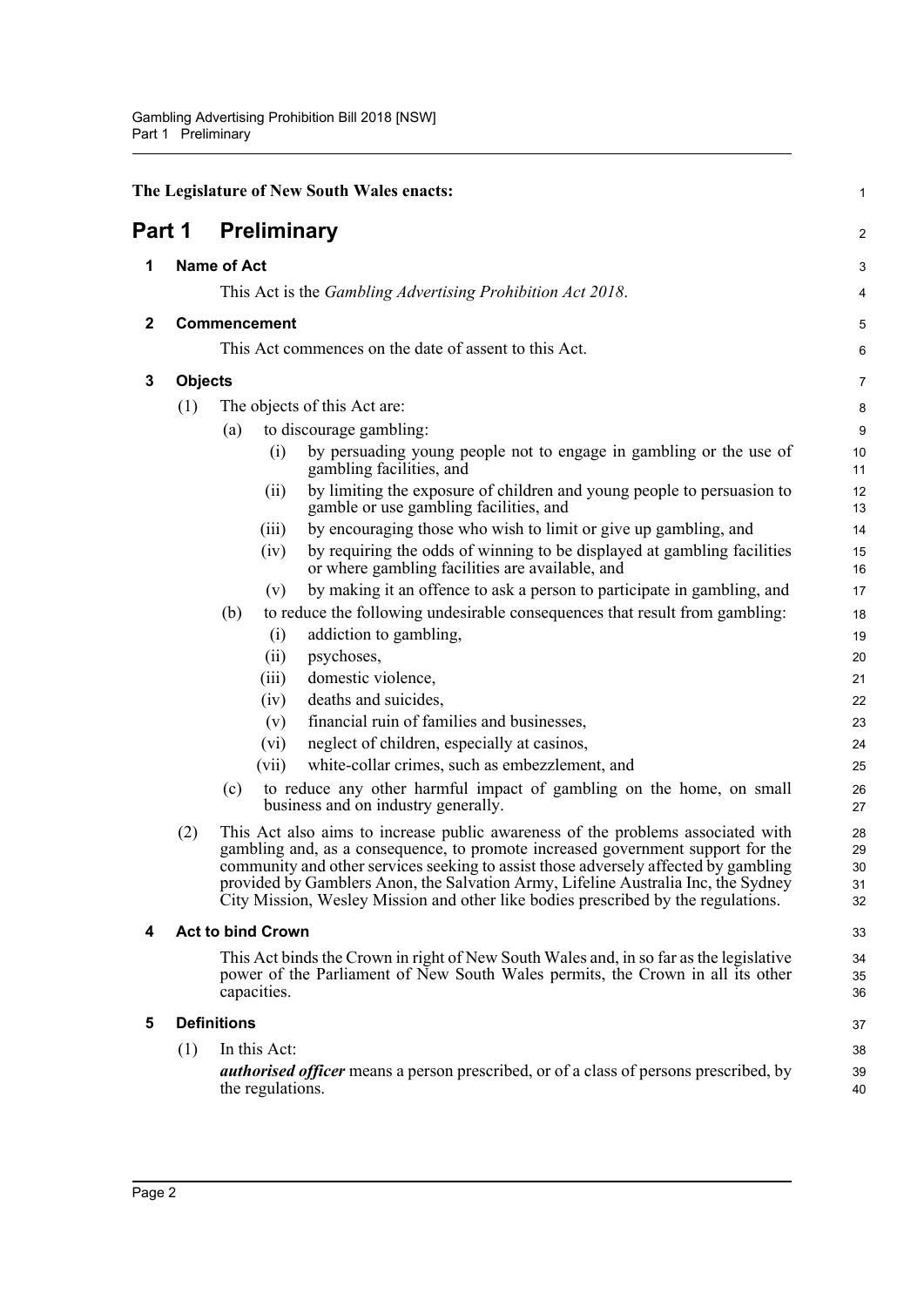*gambling* means engaging in any game of chance in which one risks losing something. It includes, but is not limited to, participating in lotto or keno, and playing poker machines.

*gambling advertisement* means any writing, or a still or moving picture, sign, symbol or other visual image or an audible message, or a combination of any two or more of them, that gives publicity to, or otherwise promotes or is intended to promote, gambling or gambling facilities, and includes the display of trade marks, brand names and logos.

*gambling facilities* means any place at which a person can engage in gambling. They include casinos, TAB outlets and telephone or computer facilities for gambling. *relevant day* means the second anniversary of the date of assent to this Act.

**Note.** The *Interpretation Act 1987* contains definitions and other provisions that affect the interpretation and application of this Act.

(2) Notes included in this Act do not form part of this Act.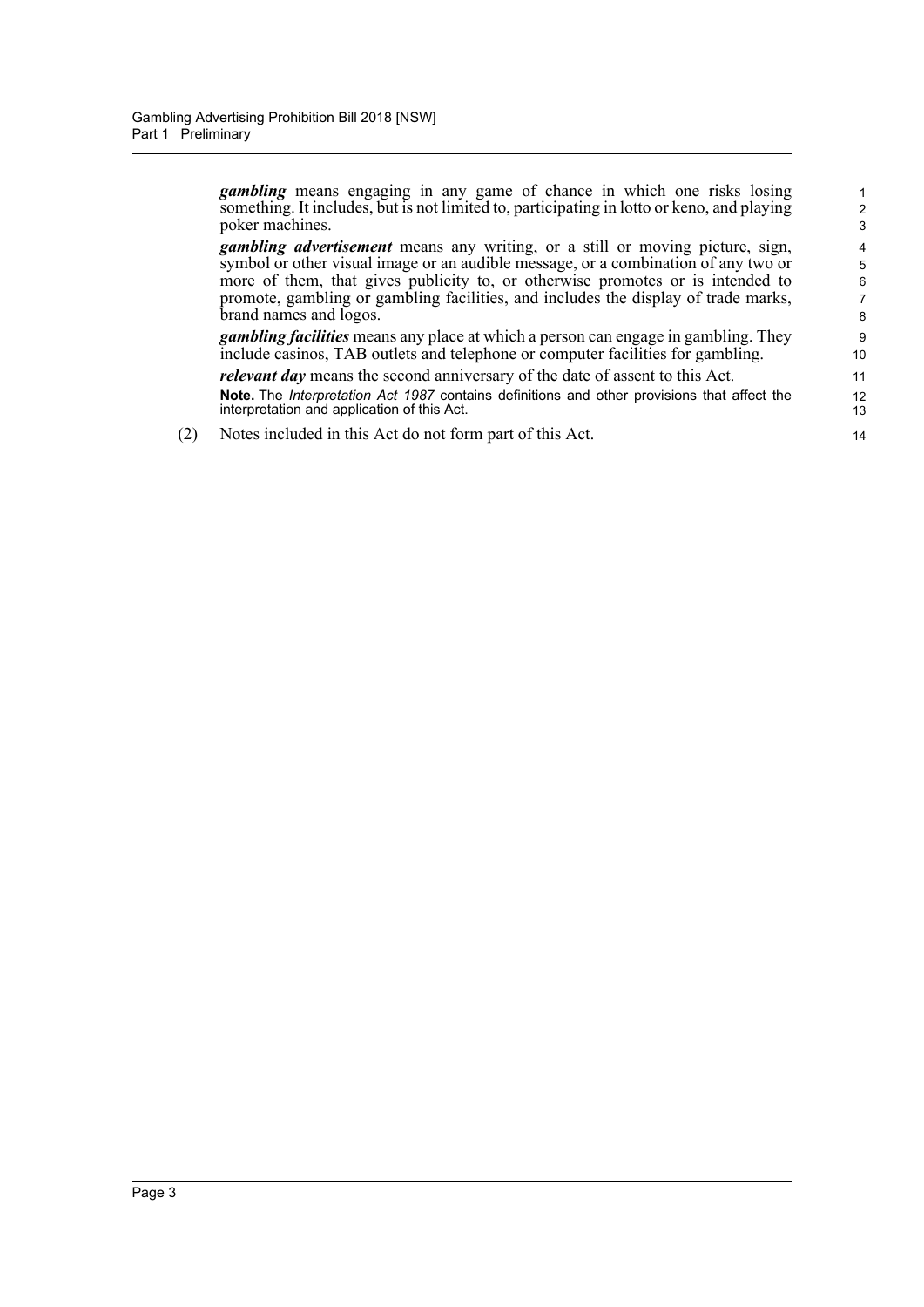## <span id="page-7-1"></span><span id="page-7-0"></span>**Part 2 Prohibitions on gambling promotion**

### **6 Prohibition of gambling advertisements**

(1) A person who, in New South Wales, for any direct or indirect benefit displays a gambling advertisement, so that the advertisement can be seen or heard from a public place, commits an offence.

1

- (2) An individual who broadcasts or transmits a gambling advertisement on any telecommunication medium commits an offence if there is a financial or other material benefit (either direct or indirect) to the owner of the radio or television station concerned, or to any company that controls the use of the medium, as a result of the broadcast or transmission.
- (3) A person who, in New South Wales:
	- (a) distributes to the public any unsolicited object, or
	- (b) sells, hires or supplies for any direct or indirect benefit any object to any person,

that constitutes or contains a gambling advertisement commits an offence.

- (4) This section does not apply to anything done earlier than 3 months after the date of assent to this Act.
- (5) This section does not apply to anything done after that period of 3 months, but before the relevant day or such earlier day as may be prescribed by the regulations (either generally or in a particular case or class of cases), under a contract or arrangement entered into before the day on which the Bill for this Act was introduced into the Legislative Council.
- (6) This section does not apply in relation to:
	- (a) a gambling advertisement in or on a newspaper or book printed or published outside New South Wales, if the sole or main purpose of the newspaper or book is not the promotion or publicising of gambling or gambling facilities, or
	- (b) a gambling advertisement that is displayed inside a casino or other building that is a gambling facility, if it is directly adjacent to a place where gambling is conducted and complies with the regulations, or
	- (c) anything to which this section does not apply by virtue of an exemption granted under section 12.
- (7) Any contract for the doing of anything prohibited by this section (being a contract that purports to have been entered into after the Bill for this Act was introduced into the Legislative Council) is void, whether or not doing that thing constituted an offence when the contract purports to have been entered into.

#### <span id="page-7-2"></span>**7 Gambling odds to be displayed**

- (1) A person who displays a gambling advertisement at a gambling facility or at a place where gambling facilities are available for use, so that the advertisement can be seen or heard from a public place, commits an offence if a statement is not also displayed in accordance with subsection (2).
- (2) A statement is displayed in accordance with this subsection only if it declares the odds of winning by participating in the gambling to which the advertisement relates:
	- (a) with the same degree of prominence as the advertisement, or
	- (b) where the regulations prescribe how the statement is to be displayed, as required by the regulations.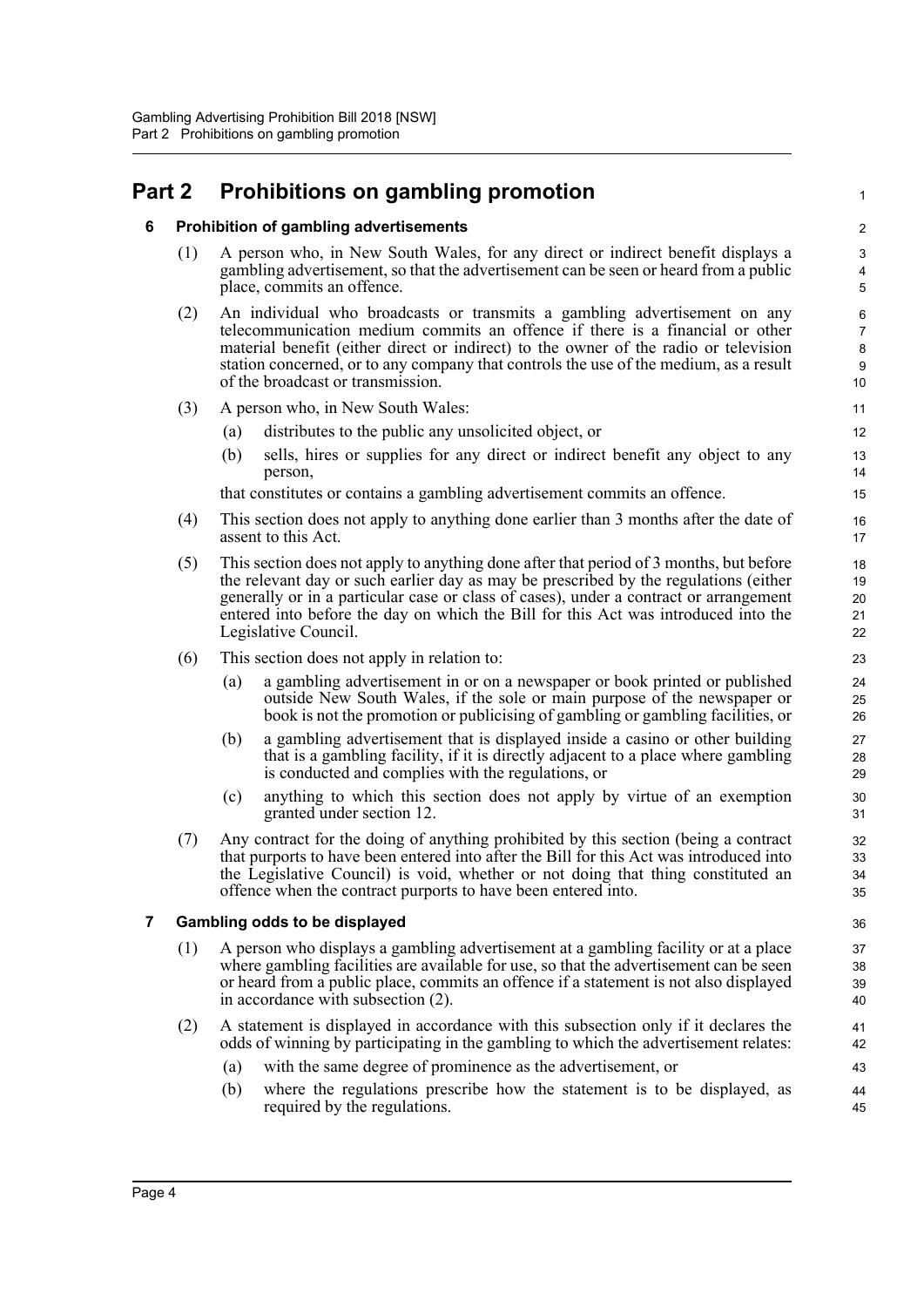#### <span id="page-8-0"></span>**8 Competitions promoting gambling**

A person who, for the purpose of promoting gambling:

- (a) supplies (whether it is sent from inside or outside New South Wales) to another person in New South Wales:
	- (i) a prize, gift or other benefit, or
	- (ii) a stamp, coupon, token, voucher, ticket or other thing by virtue of which the purchaser or any other person may become entitled to, or may qualify for, a prize, gift or other benefit (whether that entitlement or qualification is absolute or conditional), or

(b) conducts (whether from inside or outside New South Wales) a scheme prescribed by the regulations to be a scheme to promote gambling or a gambling facility, the whole or any part of which scheme is implemented in New South Wales,

commits an offence.

#### <span id="page-8-1"></span>**9 Free samples or services**

A person who, for the purpose of promoting gambling, offers or gives to another person a free sample of any substance or other thing or offers or gives to another person any free service (such as free gambling chips or free transport to a casino) commits an offence.

#### <span id="page-8-2"></span>**10 Sponsorship promoting gambling or gambling facilities**

- (1) A person who promotes or publicises, or agrees to promote or publicise, gambling or a gambling facility in New South Wales under a contract or an arrangement (whether or not legally binding) under which a sponsorship is provided or to be provided by another person, commits an offence.
- (2) A person who provides or agrees to provide a sponsorship under a contract or arrangement of a kind referred to in subsection (1) commits an offence.
- (3) This section does not apply in relation to:
	- (a) anything done before the relevant day or before such earlier day as may be prescribed by the regulations either generally or in a particular case or class of cases, under a contract or arrangement entered into before the day on which the Bill for this Act was introduced into the Legislative Council, or
	- (b) anything to which this section does not apply by virtue of an exemption granted under section 12.
- (4) Any contract for the doing of anything prohibited by this section (being a contract that purports to have been entered into after the Bill for this Act was introduced into the Legislative Council) is void, whether or not doing that thing constituted an offence when the contract purports to have been entered into.
- (5) In this section:

*sponsorship* includes:

- (a) providing a scholarship, prize, gift or other benefit, or
- (b) making a financial arrangement,

in connection with sport, any one or more of the arts, education or any activity engaged in by young persons if it is provided or made for the purpose of promoting or publicising gambling or gambling facilities.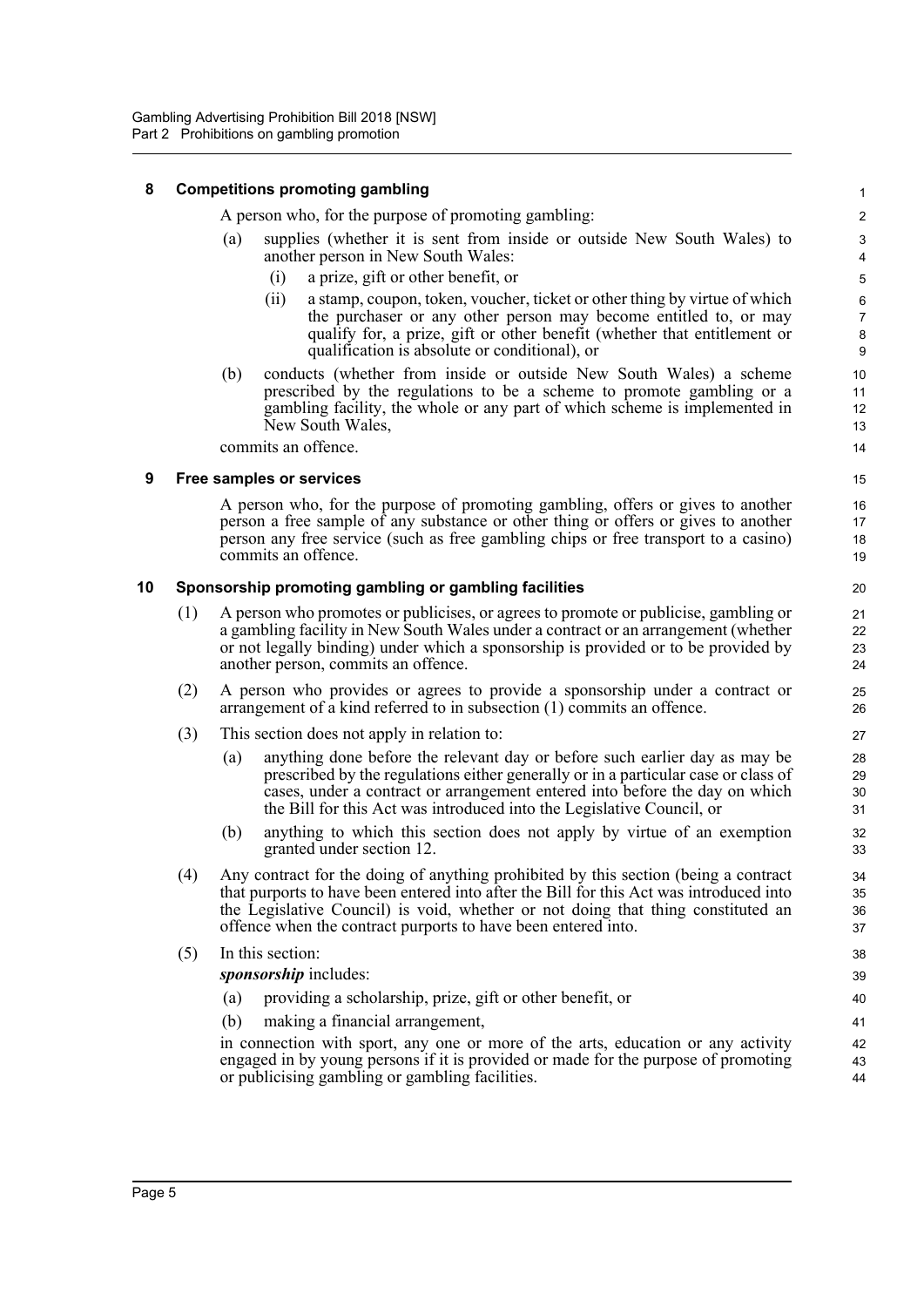<span id="page-9-3"></span><span id="page-9-2"></span><span id="page-9-1"></span><span id="page-9-0"></span>

| 11 |                   | Inducement to gamble prohibited                                                                                                                                                                                                                                                        | $\mathbf{1}$                      |  |  |  |
|----|-------------------|----------------------------------------------------------------------------------------------------------------------------------------------------------------------------------------------------------------------------------------------------------------------------------------|-----------------------------------|--|--|--|
|    |                   | A person who owns or is concerned in the management of, or is employed at, a<br>gambling facility and who requests another person to participate in gambling<br>commits an offence.                                                                                                    | $\overline{\mathbf{c}}$<br>3<br>4 |  |  |  |
| 12 | <b>Exemptions</b> |                                                                                                                                                                                                                                                                                        |                                   |  |  |  |
|    | (1)               | The Minister may, by notice published in the Gazette before the relevant day:                                                                                                                                                                                                          | 6                                 |  |  |  |
|    |                   | exempt a person or class of persons either wholly or in part from the operation<br>(a)<br>of section 6 or 10 subject to such conditions (if any) as are set out in that notice<br>or prescribed for the purposes of this paragraph, or                                                 | $\overline{7}$<br>8<br>9          |  |  |  |
|    |                   | amend or revoke an exemption granted under this section.<br>(b)                                                                                                                                                                                                                        | 10                                |  |  |  |
|    | (2)               | An exemption may be granted under this section only if the Minister is satisfied that<br>failure to grant the exemption would cause significant hardship to a person or persons<br>other than the owners, lessees, licensees or operators of gambling facilities.                      | 11<br>12<br>13                    |  |  |  |
|    | (3)               | An exemption granted under this section has no effect after the relevant day.                                                                                                                                                                                                          | 14                                |  |  |  |
| 13 |                   | <b>Removal of certain advertisements</b>                                                                                                                                                                                                                                               | 15                                |  |  |  |
|    | (1)               | This section applies to a gambling advertisement:                                                                                                                                                                                                                                      | 16                                |  |  |  |
|    |                   | if the advertisement was placed or displayed in contravention of this Act or the<br>(a)<br>regulations, or                                                                                                                                                                             | 17<br>18                          |  |  |  |
|    |                   | after the relevant day or such earlier day as may be prescribed by the<br>(b)<br>regulations either generally or in a particular case or class of cases, whether or<br>not the advertisement was placed or displayed in contravention of this Act or<br>the regulations.               | 19<br>20<br>21<br>22              |  |  |  |
|    | (2)               | If a gambling advertisement is situated in a public place or on any premises from<br>which it can be seen from a public place, the Local Court may order:                                                                                                                              | 23<br>24                          |  |  |  |
|    |                   | that the advertisement be removed or obscured by an authorised officer, and<br>(a)                                                                                                                                                                                                     | 25                                |  |  |  |
|    |                   | if any person has been convicted of an offence against this Act or the<br>(b)<br>regulations relating to the placing or displaying of the advertisement, that the<br>person pay the reasonable costs incurred by the authorised officer in removing<br>or obscuring the advertisement. | 26<br>27<br>28<br>29              |  |  |  |
|    | (3)               | Subsection (2) does not apply to an advertisement that is displayed inside a gambling<br>facility and that complies with the regulations.                                                                                                                                              |                                   |  |  |  |
|    | (4)               | An authorised officer does not commit a civil wrong and is not liable for damages for<br>anything done or omitted to be done while removing or obscuring a gambling<br>advertisement with reasonable care under the authority of such an order.                                        |                                   |  |  |  |
|    | (5)               | Any gambling advertisement in the form of an article that is removed in accordance<br>with such an order is taken to be the property of such person as is specified in the<br>order.                                                                                                   |                                   |  |  |  |
|    | (6)               | If any costs are payable under such an order, they may be recovered in a court of<br>competent jurisdiction as a debt due to the Crown.                                                                                                                                                |                                   |  |  |  |
|    | (7)               | This section does not apply to a gambling advertisement while it may be lawfully<br>displayed in accordance with an exemption provided by this Act or the regulations.                                                                                                                 |                                   |  |  |  |
| 14 | Power of entry    |                                                                                                                                                                                                                                                                                        |                                   |  |  |  |
|    | (1)               | An authorised officer may enter any premises to remove or obscure a gambling<br>advertisement under the authority of an order made by the Local Court.                                                                                                                                 | 43<br>44                          |  |  |  |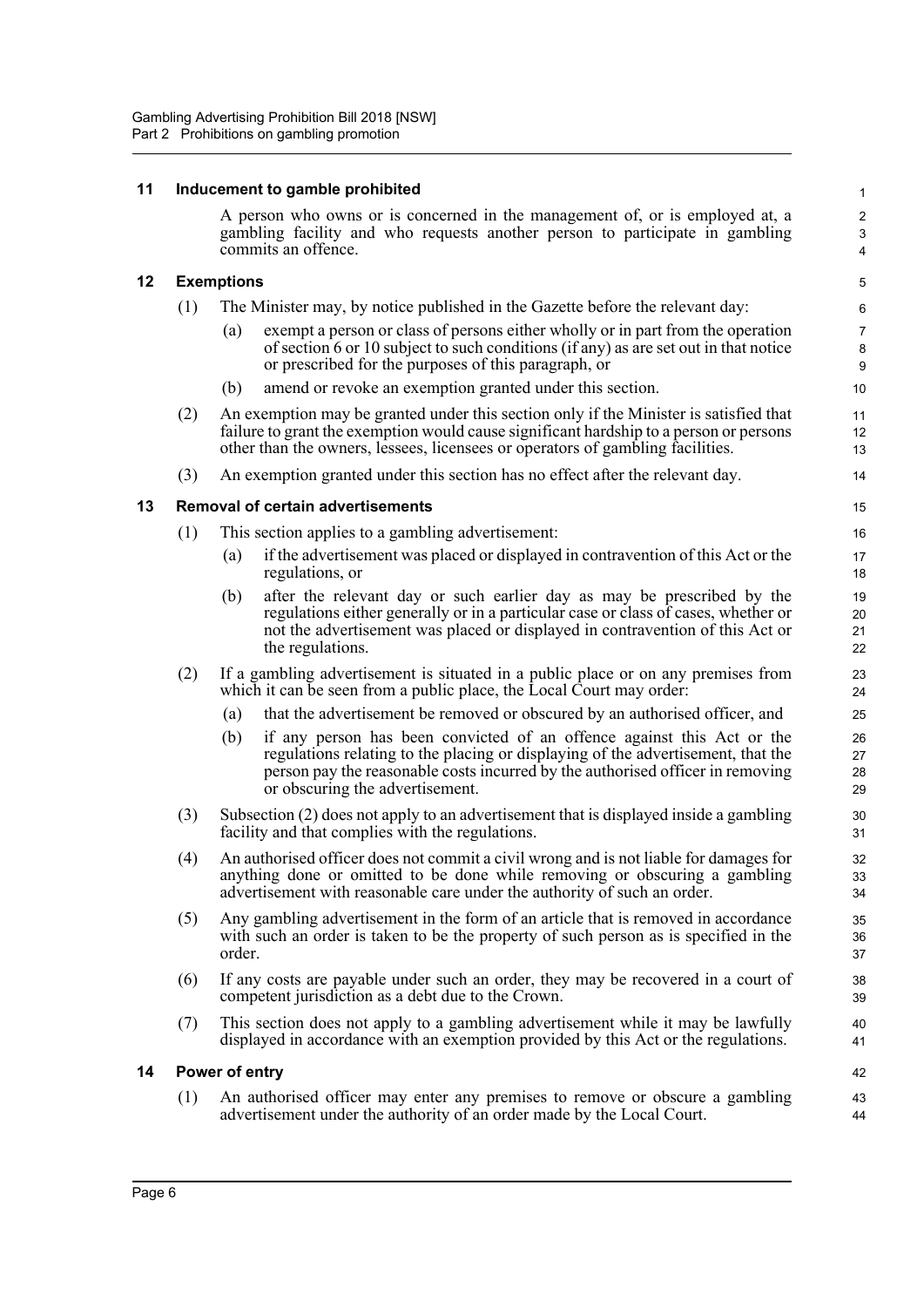(2) This section does not allow a person to enter any premises or any part of premises used as a dwelling.

(3) A person commits an offence if the person in any way intimidates or obstructs an authorised officer who is removing or obscuring a gambling advertisement under the authority of an order made by the Local Court or who is attempting to do so.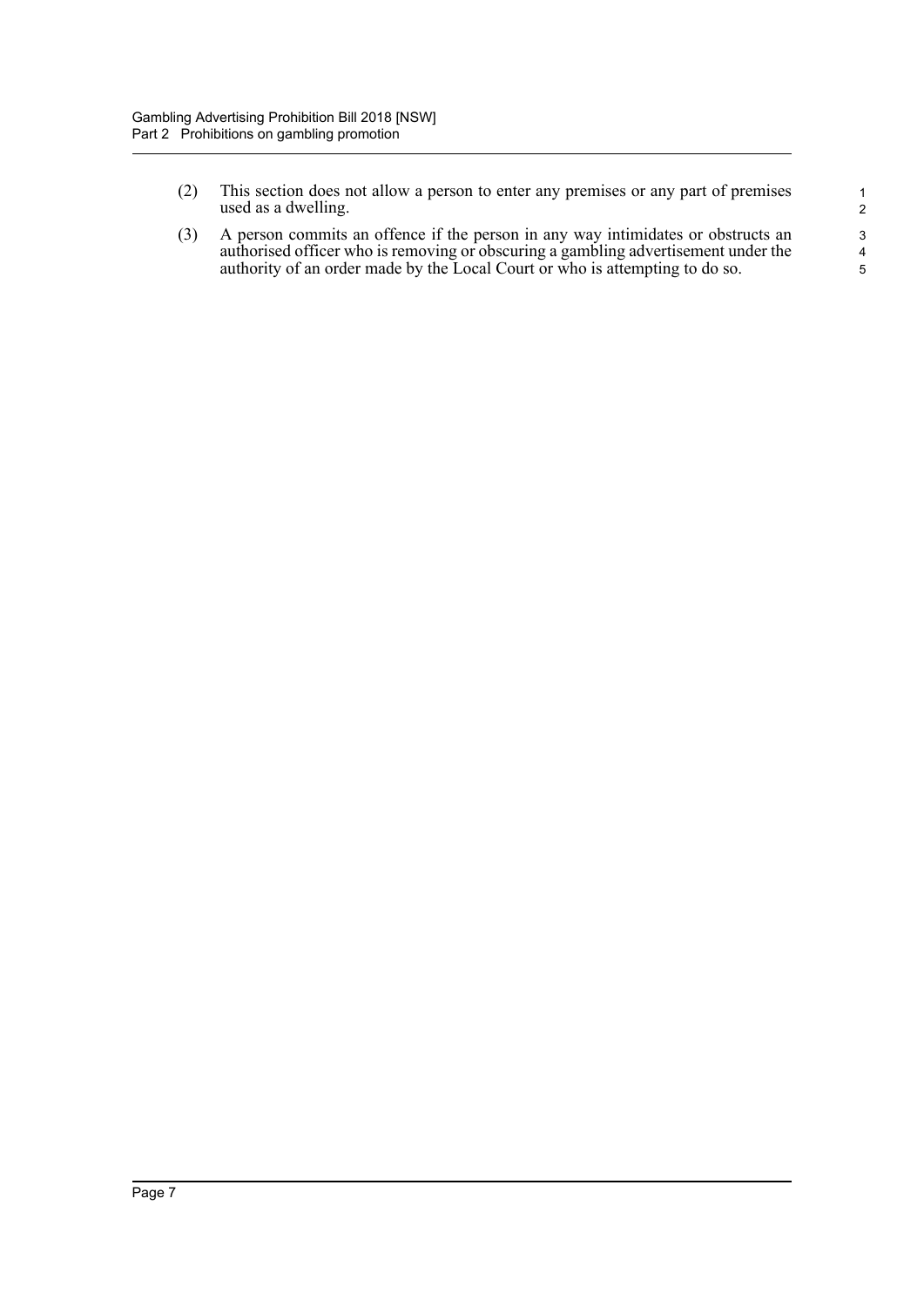#### <span id="page-11-4"></span><span id="page-11-3"></span><span id="page-11-2"></span><span id="page-11-1"></span><span id="page-11-0"></span>**Part 3 Miscellaneous 15 Penalties** (1) A person who commits an offence against this Act is liable: (a) in the case of an individual, to a penalty of not more than 50 penalty units for a first offence or 100 penalty units for a second or subsequent offence, or (b) in the case of a body corporate, to a penalty of not more than 200 penalty units for a first offence or 400 penalty units for a second or subsequent offence. (2) If a continuing state of affairs is created by any such offence, the offender is liable: (a) in the case of an individual, to a penalty of not more than 50 penalty units, or (b) in the case of a body corporate, to a penalty of not more than 200 penalty units, in respect of each day on which that offence continues, in addition to the penalty specified in subsection (1). **16 Proceedings for offences** (1) Proceedings for an offence under this Act or the regulations may be dealt with summarily before the Local Court. (2) An offence against this Act may be dealt with as an indictable offence, but only if the prosecutor proposes that the offence be so dealt with. (3) If proceedings for an offence against this Act or the regulations are disposed of summarily before the Local Court, the maximum penalty that may be imposed is 100 penalty units, or the maximum penalty for the offence (whichever is the lesser), despite any other provision of this Act. (4) If proceedings for such an offence are taken on indictment, the maximum penalty that may be imposed is the maximum penalty for the offence. (5) Proceedings for an offence that are not taken on indictment may be commenced at any time within 12 months after the date on which the offence is alleged to have been committed. **17 Liability of directors and managers of corporations** (1) If a body corporate contravenes, whether by act or omission, a provision of this Act or the regulations, each person who is a director of the body corporate or who is concerned in the management of the body corporate is taken to have engaged in the same unlawful conduct if the person knowingly authorised or permitted the unlawful conduct. (2) A person may be proceeded against and convicted under a provision pursuant to this section whether or not the body corporate has been proceeded against or convicted under that provision. (3) Nothing in this section affects any liability imposed on a body corporate for an offence committed by the corporation against this Act or the regulations. **18 Certain civil proceedings barred** An action at law or in equity does not lie against a person for: (a) the omission to do any thing the doing of which, or (b) the doing of any thing the omission to do which, would constitute an offence against this Act. 1  $\overline{2}$ 3 4 5 6 7 8 9 10 11 12 13 14 15 16 17 18 19  $20$ 21  $22$ 23  $24$ 25 26 27 28 29 30 31 32 33 34 35 36 37 38 39 40 41 42